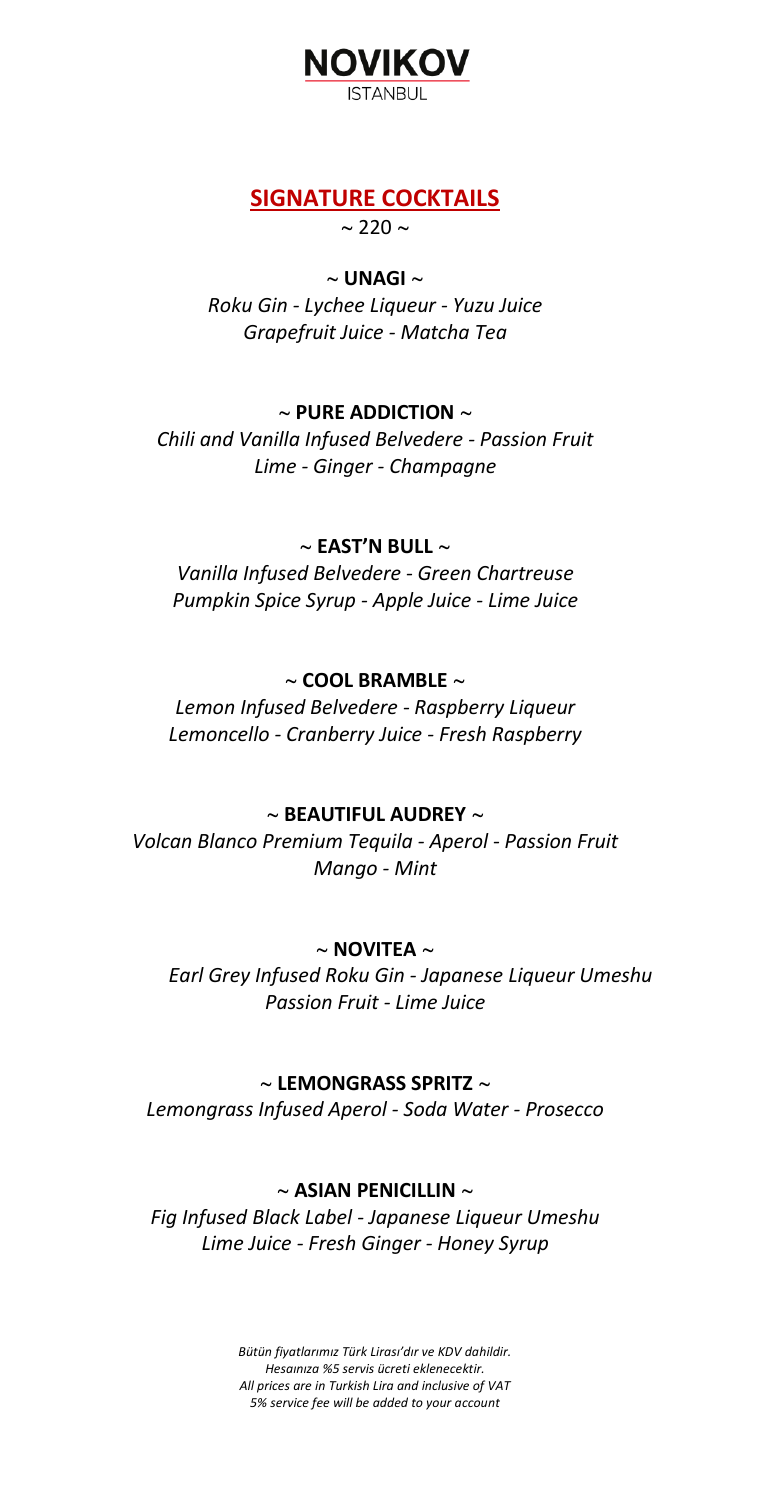

### **BUBBLES**  $\sim$  240  $\sim$

~ **KIR ROYALE** ~ *Champagne, Chambord*

## ~ **FRENCH 75** ~ *Champagne, Botanist Gin, Lemon Juice, Simple Syrup*

~ **APEROL SPRITZ** ~ *Aperol, Prosecco, Soda*

### $\sim$  **HUGO**  $\sim$ *St. Germain, Lime Juice, Mint, Prosecco*

# **MOCKTAILS**

 $\sim$  110  $\sim$ 

# $\sim$  THE MATCHA  $\sim$

*Matcha Tea - Passion Fruit Puree - Honey Syrup - Soda*

### ~ **BUTTERFLY LEMONADE** ~

*Homemade Lemonade - Blue Butterfly Tea - Blueberries*

### ~ **SATSUMMER** ~

*Satsuma - Lime - Blood Orange – Grapefruit - Orange Juice*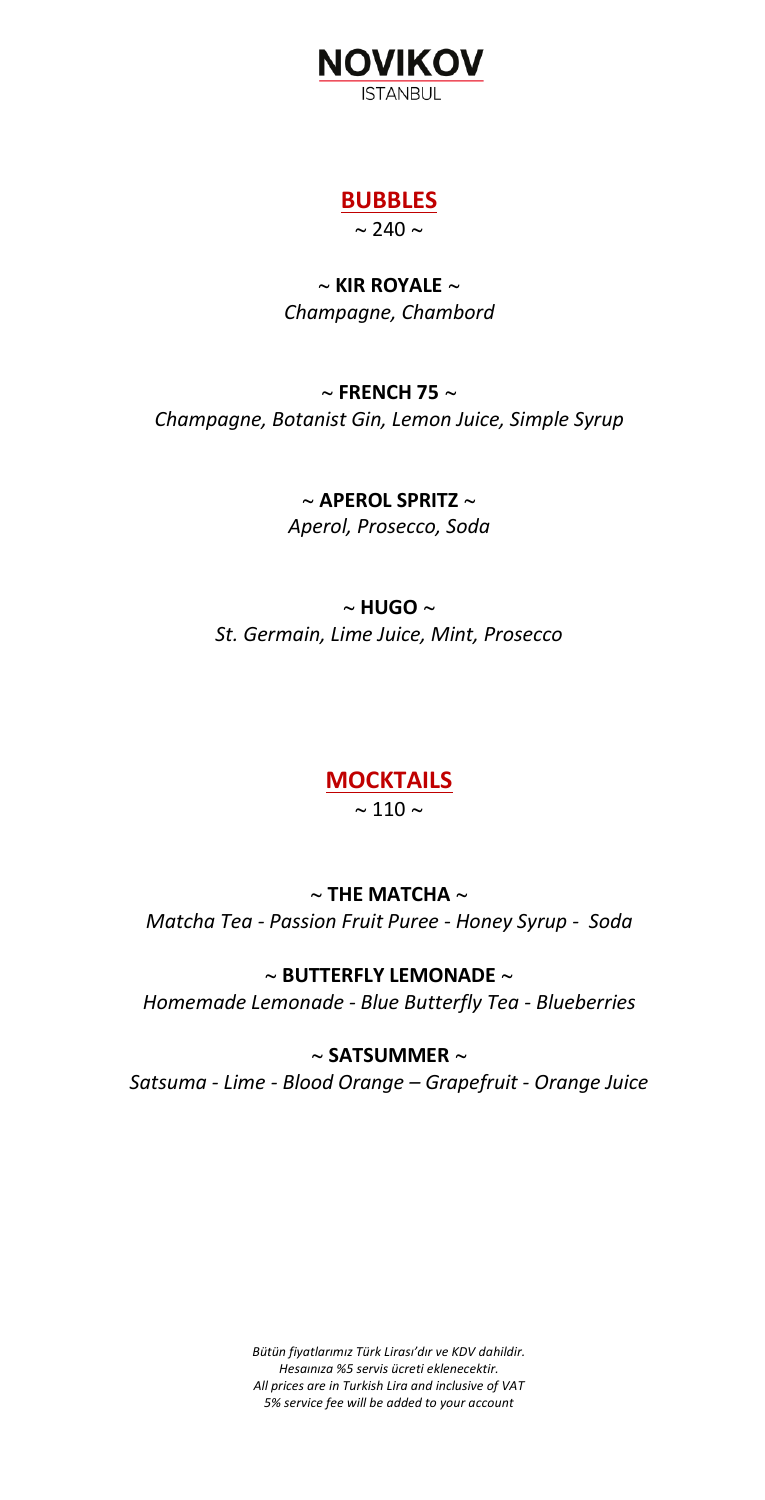# **NOVIKOV ISTANBUL**

## **VODKA 5cl** Grey Goose 210 Belvedere 205 Beluga Gold Line 160<br>
Ketel One 160<br>
210 Ketel One Tito's 240 Stolichnaya Elite 220

| <b>GIN</b>             | 5cl |
|------------------------|-----|
| <b>Bombay Sapphire</b> | 210 |
| Hendrick's             | 240 |
| Tangueray No10         | 260 |
| <b>Botanist</b>        | 200 |
| <b>Gin Mare</b>        | 260 |

| <b>RUM</b>         | 5cl |
|--------------------|-----|
| Bacardi Blanca     | 180 |
| Havana Club 3 Anos | 180 |
| Havana Club 7 Anos | 200 |
| Zacapa 23          | 260 |
| Diplomatico        | 220 |

| <b>TEQUILA / MEZCAL</b>      | 5cl |
|------------------------------|-----|
| Volcan Blanco                | 220 |
| Volcan Anejo                 | 250 |
| <b>Patron Silver</b>         | 230 |
| Herradura Anejo              | 190 |
| Don Julio 1942               | 750 |
| <b>Grand Patron Platinum</b> | 750 |
| Montelobos Mezcal            | 245 |

| <b>COGNAC / BRENDI</b> | 5d  |
|------------------------|-----|
| Courvoisier V.S.O.P    | 245 |
| Remmy Martin X.O       | 700 |
| Hennessy X.O           | 700 |
| Kappa Pisco            | 190 |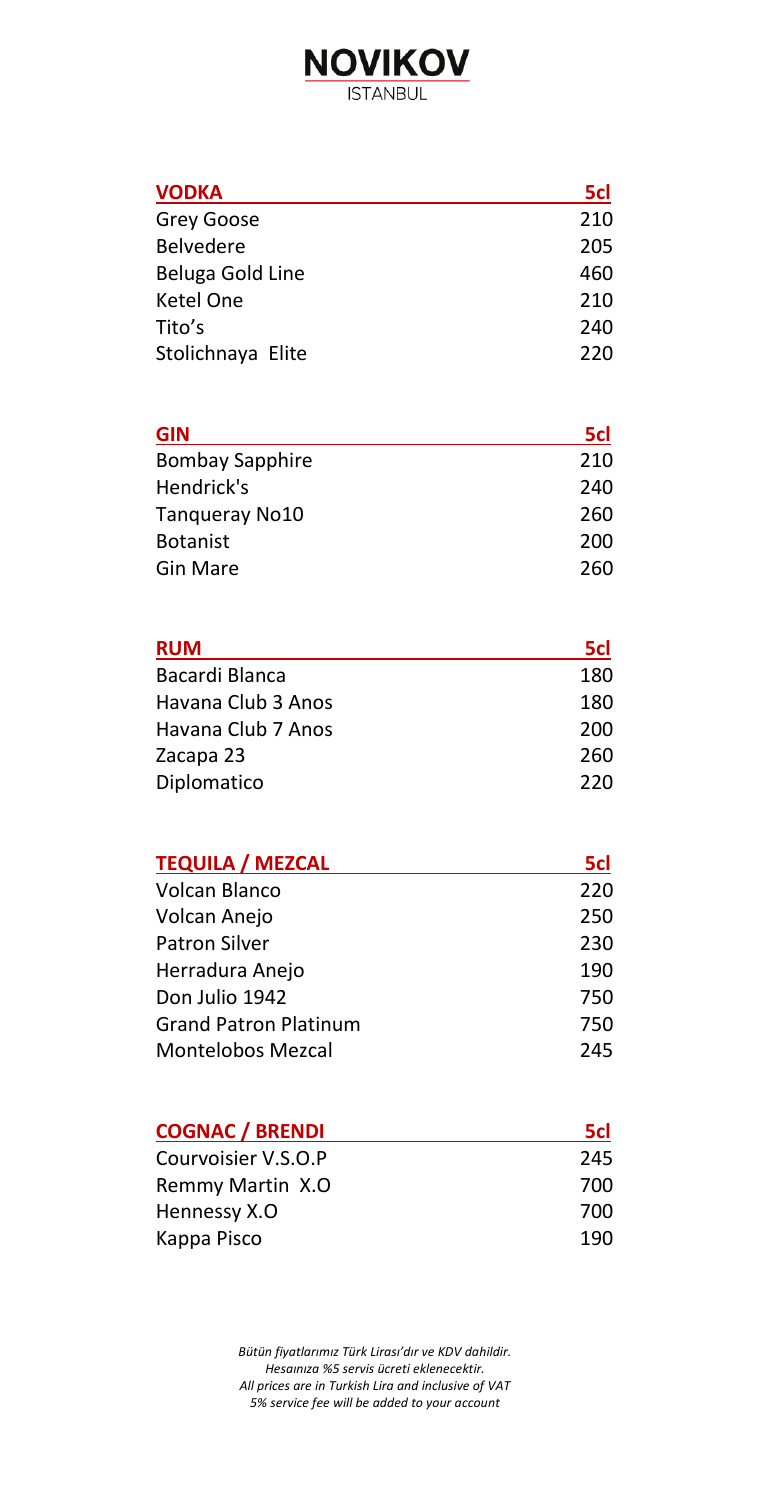# **NOVIKOV ISTANBUL**

### **WHISKY**

| <b>Scotch &amp; Blended</b> | 5cl  |
|-----------------------------|------|
| Chivas 12                   | 200  |
| Chivas 18                   | 320  |
| Royal Salute 21             | 420  |
| Johhnie Walker Black Label  | 200  |
| Johhnie Walker Double Black | 210  |
| Johhnie Walker Green Label  | 290  |
| Johhnie Walker Blue Label   | 595  |
| King George V.              | 1380 |
| Monkey Shoulder             | 210  |
| Dimple                      | 180  |

| <b>Single Malt</b> | 5cl  |
|--------------------|------|
| Glenfiddich 12     | 220  |
| Glenfiddich 15     | 250  |
| Glenfiddich 18     | 325  |
| Glenfiddich 30     | 2300 |
| Laphroaig 10       | 230  |
| Macallan 12        | 280  |
| Macallan 18        | 850  |
| Ardberg 10         | 280  |
| Talisker 10        | 210  |
| Cardhu 12          | 190  |

| <b>Asian</b>             | 5cl |
|--------------------------|-----|
| Amrut Indian Single Malt | 240 |
| Kavalan King Car         | 290 |

| 5cl |
|-----|
| 190 |
| 190 |
| 230 |
| 240 |
| 240 |
| 200 |
| 240 |
| 260 |
|     |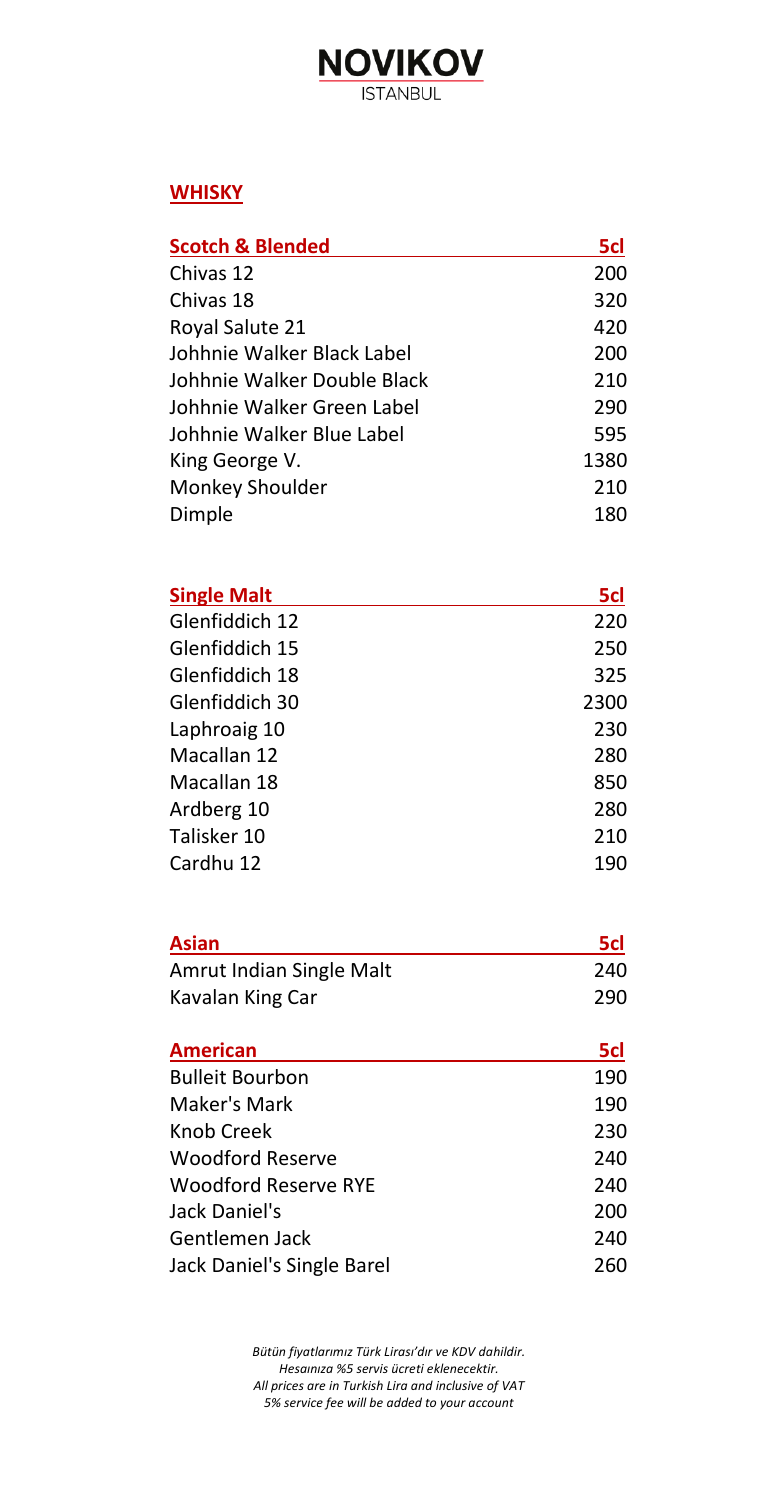

| <b>Irish</b>     | 5d  |
|------------------|-----|
| Jameson          | 200 |
| <b>Bushmills</b> | 180 |

| <b>BEER</b> | btl |
|-------------|-----|
| Efes Pilsen | 95  |
| Corona      | 105 |

| <b>APERATIF</b> | 5cl |
|-----------------|-----|
| Campari         | 130 |
| Cinzano Dry     | 130 |
| Cinzano Bianco  | 130 |
| Cinzano Rosso   | 130 |
| Cinzano 1757    | 150 |

| <b>LIQUEUR</b>          | 5cl |
|-------------------------|-----|
| Archer's                | 130 |
| Drambuie                | 120 |
| Fernet Branca           | 120 |
| Jägermeister            | 120 |
| Kahlua                  | 150 |
| <b>Baileys</b>          | 145 |
| St Germain              | 150 |
| Skinos                  | 140 |
| Southern Comfort        | 180 |
| Sambuca Ramazotti       | 130 |
| <b>Green Chartreuse</b> | 250 |